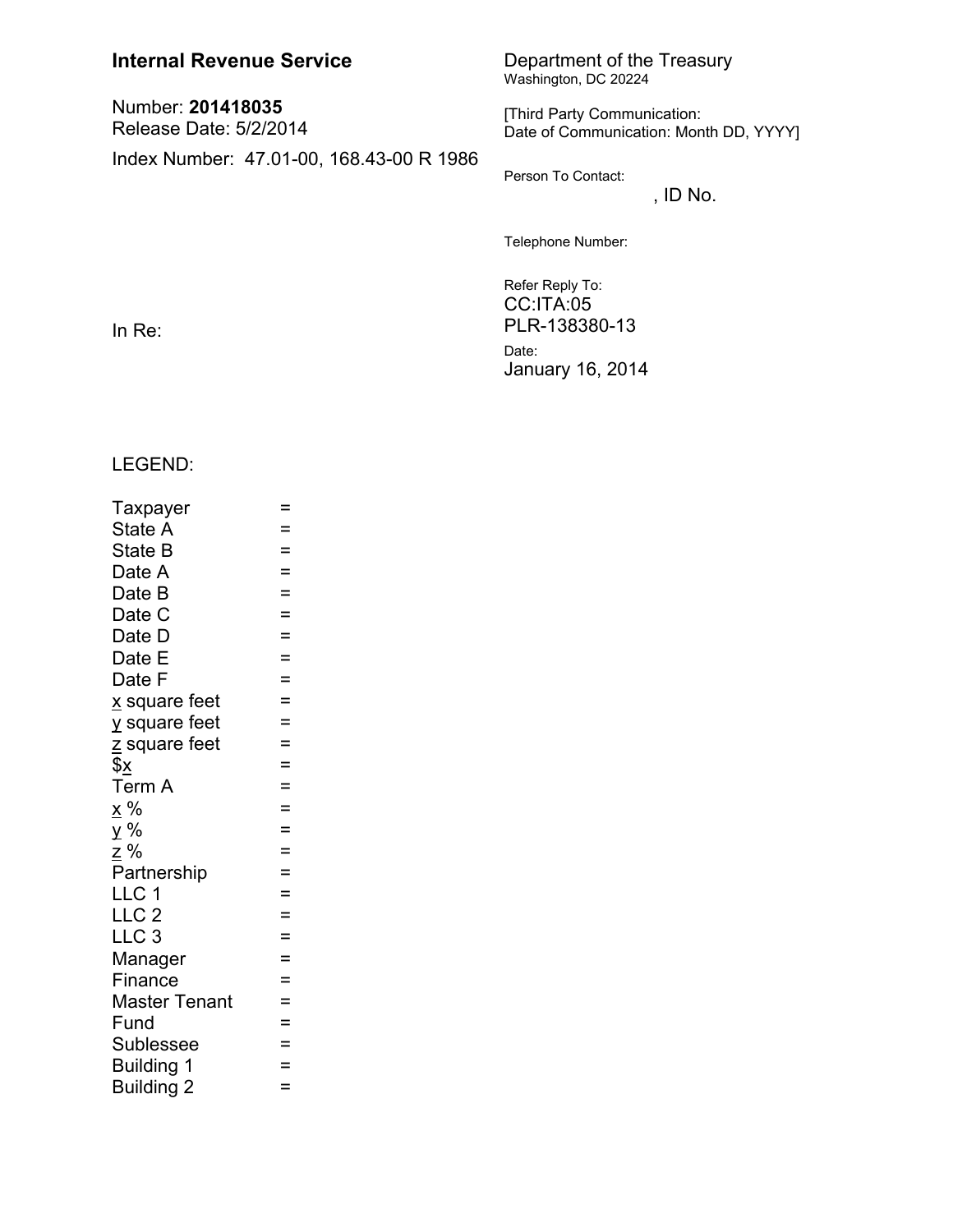PLR-138380-13 2

| Vacant land<br><b>Block</b> | $=$<br>$=$ |  |  |  |
|-----------------------------|------------|--|--|--|
| Community                   | $=$        |  |  |  |

Dear :

This is in response to Taxpayer's request for a private letter ruling dated on July 31, 2013, and subsequent correspondence requesting a ruling that the rehabilitation of two contiguous properties be treated as part of the same project and thus be considered one property for purposes of § 168(h)(1)(B) of the Internal Revenue Code ("Code").

FACTS

Taxpayer is a State A limited liability company organized in Date B to acquire, develop, renovate and construct three adjacent properties into a mixed-use commercial development containing a cultural center, a performing arts facility, office space, educational classroom space, educational studio space and a commercial surface parking lot. The three properties are Building 1, Building 2, and Vacant land. The three properties are located on separate, but contiguous, parcels that run the entire length of Block and are located in a low-income district known as Community. Only Building 1 and Building 2 (collectively "Buildings") are subject to this ruling request.

Taxpayer is operating pursuant to its Amended and Restated Operating Agreement dated Date F, by an among Partnership, a State B non-profit corporation, as a member with an  $\underline{x}$  % ownership interest, LLC 1, a State A limited liability company, as a member with an y % ownership interest, LLC 2, a State A limited liability company, as a member with an z % ownership interest, and LLC 3, a State B limited liability company, as non-member manager.

Taxpayer acquired Building 1, a historic building; Building 2, a historic building; and Vacant land in Date B. Taxpayer transferred Vacant land to Finance in Date C. Taxpayer retains site control over Buildings. Buildings are physically connected by an existing party wall which they share. Building 1 will be renovated as office space, educational classroom space, and architectural space. The projected completion date and placed-in-service date for Building 1 is on or about Date D. Building 2 will be renovated as a cultural center and performing arts facility. The projected completion date and placed-in-service date for Building 2 is on or about Date E, which is a few months after Date D. Building 1 will contain approximately x square feet of office space, educational classroom space and educational studio space. Building 2 will contain y square feet of cultural center space and performing arts space. Vacant land will be used as a shared surface parking lot serving both Buildings. A legal servitude executed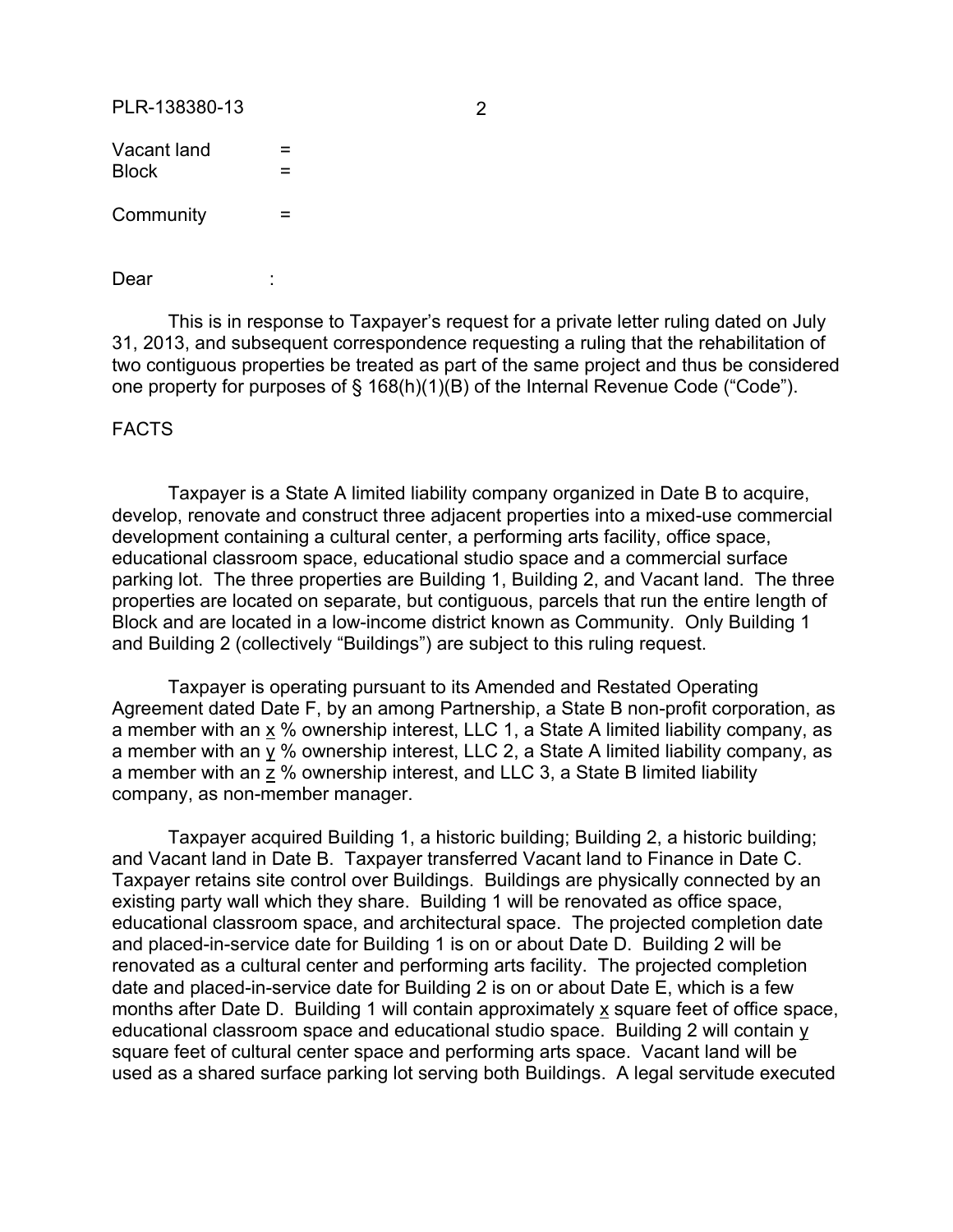and recorded in Date C ensures that during and following the renovation and construction period, vehicular and pedestrian access between Buildings will be in place.

On Date F, Taxpayer closed on \$x in Federal new markets credit financing for the renovation of the two historic Buildings and the construction of improvements for a surface parking lot on the contiguous parcels that comprise this project. The financing includes a combination of debt and equity that originated from a single community development entity lender. The loans are evidenced by promissory notes and loan agreements and secured by guaranties.

Taxpayer represents that it plans to operate, lease, market, manage, and otherwise deal with the historic Buildings as a single, integrated, mixed-use development. Taxpayer envisioned and will carry out this project as a "cultural hub," as all tenants will be engaged in creative endeavors and cultural activities within their respective spaces. Taxpayer's selection of creative tenants was intentional. Buildings will be managed as one project under a single Asset Management Agreement with Manager, which will oversee rent collection and contracting for shared repair and maintenance services for Buildings.

Taxpayer leased Buildings to Master Tenant, a State A limited liability company pursuant to a Master Lease Agreement. To provide for the coordinated, combined management of Buildings by a single management entity, Taxpayer and Master Tenant will execute a single asset management agreement with Manager, which will manage Buildings. Pursuant to his agreement, an asset management fee will be paid to Manager for its management services.

Master Tenant subleased Building 1 to The Administrators of the Fund, a State A nonprofit corporation for the use of Building 1 as office space, educational classroom space and educational studio space. The sublease is for the approximately x square feet for Building 1, which includes z square feet of built out net rentable area contained in Building 1, and non-exclusive access to sidewalks, parking, access, landscaped areas, and other areas serving Building 1. The sublease term is ten years with an option to renew for another five years. The sublease term began on Date F. The sublease contains an option to purchase the property by the Fund at other than the property's fair market value. Accordingly, the sublease of Building 1 to Fund is a disqualified lease for purposes of § 168(h)(1)(B).

Taxpayer represents Master Tenant subleased the y square feet in Building 2 to Sublessee pursuant to a sublease agreement that is not a disqualified lease.

Taxpayer further represents that it is constructing the entire project involving Building 1 and Building 2 under a single comprehensive development and construction budget. Each month during the construction phase of the project, Taxpayer will submit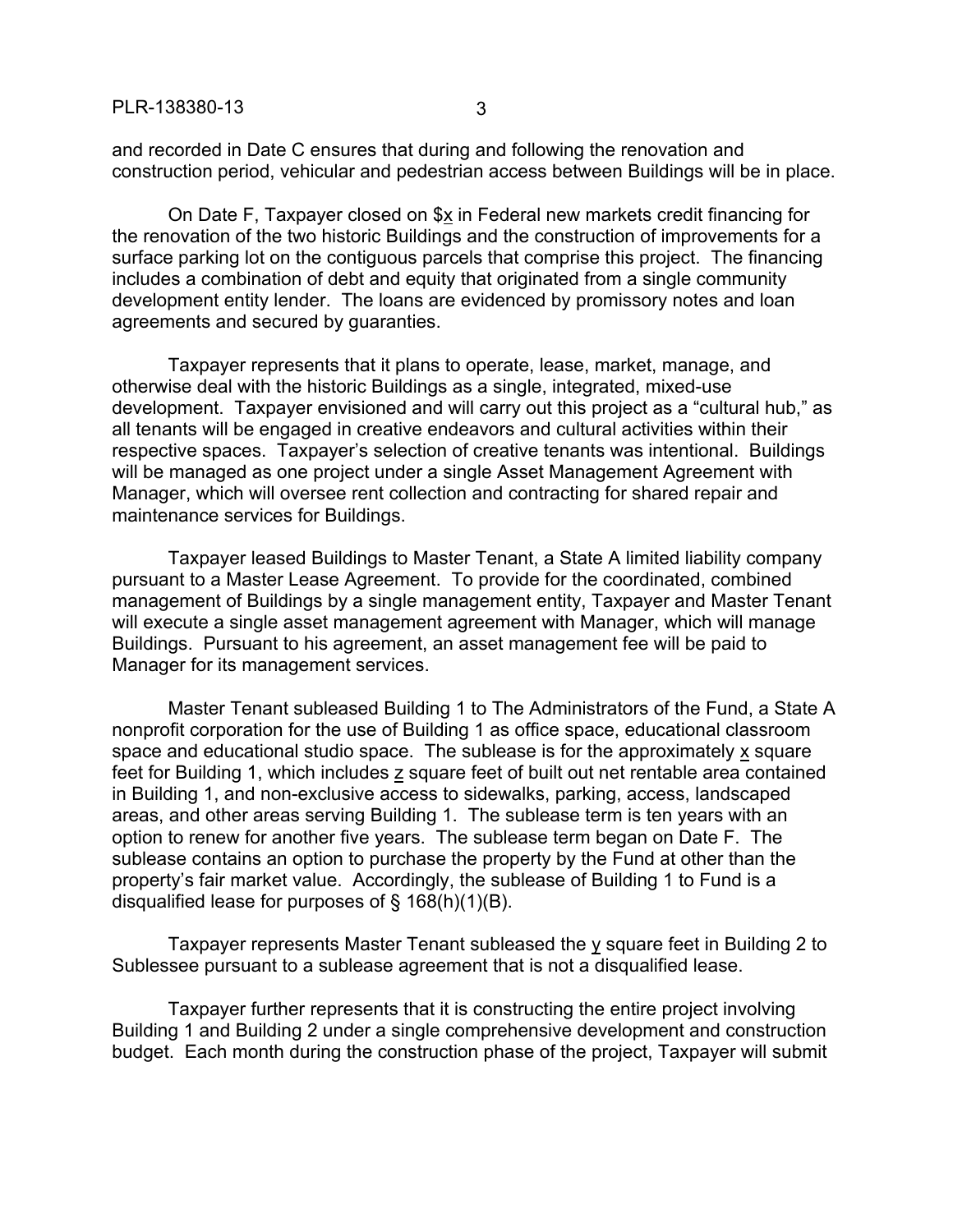a single draw to the lender of the debt requesting that loan proceeds be used to make progress payments to the construction contractors.

Taxpayer requests a ruling that Building 1 and Building 2 be considered part of the same project and thus treated as one property for purposes of the 50-percent threshold test is  $\S$  168 (h)(1)(B)(iii) of the Code.

## LAW AND ANALYSIS

Section  $47(c)(2)(B)(v)(I)$ , as amended by section 3025(a) of the Housing Assistance Tax Act of 2008, provides that the term "qualified rehabilitation expenditure" does not include any expenditure in connection with the rehabilitation of a building which is allocable to the portion of the property which is (or may reasonably be expected to be) tax-exempt use property (within the meaning of § 168(h)), except that "50 percent" shall be substituted for "35 percent" in  $\S$  168(h)(1)(B)(iii). Section 3025(b) of the Act provides that the amendment made by section 3025 shall apply to expenditures properly taken into account for periods after December 31, 2007.

Section 168(h)(1)(B)(i) states that, in the case of non-residential real property, the term "tax-exempt use property" means that portion of the property leased to a "taxexempt entity" in a "disqualified lease." Under section 168(h)(1)(B)(ii), the term "disqualified lease" means any lease of the property to a tax-exempt entity, but only if: (I) part or all of the property was financed (directly or indirectly) by an obligation the interest on which is exempt from tax under section 103(a) and such entity (or a related entity) participated in such financing, (II) under such lease there is a fixed or determinable price purchase or sale option which involves such entity (or a related entity) or there is the equivalent of such an option, (III) such lease has a lease term in excess of 20 years, or (IV) such lease occurs after a sale (or other transfer) of the property by, or lease of the property from, such entity (or a related entity) and such property has been used by such entity (or a related entity) before such sale (or other transfer) or lease.

Under § 168(h)(1)(B)(iii), property will be considered "tax-exempt use property" only if the portion of the property leased to tax-exempt entities in disqualified leases is more than 35 percent of the property (the "35-percent exception"). Section 168(h)(1)(B)(iv) provides that improvements to a property (other than land) will not be treated as a separate property.

Section 1.168(j)-1T, Q&A-6, of the temporary Income Tax Regulations provides that the phrase "more than 35 percent of the property" means more than 35 percent of the net rentable floor space of the property. The net rentable floor space in a building does not include the common areas of the building, regardless of the terms of the lease. For purposes of the "more than 35 percent of the property" rule, two or more buildings will be treated as separate properties unless they are part of the same project, in which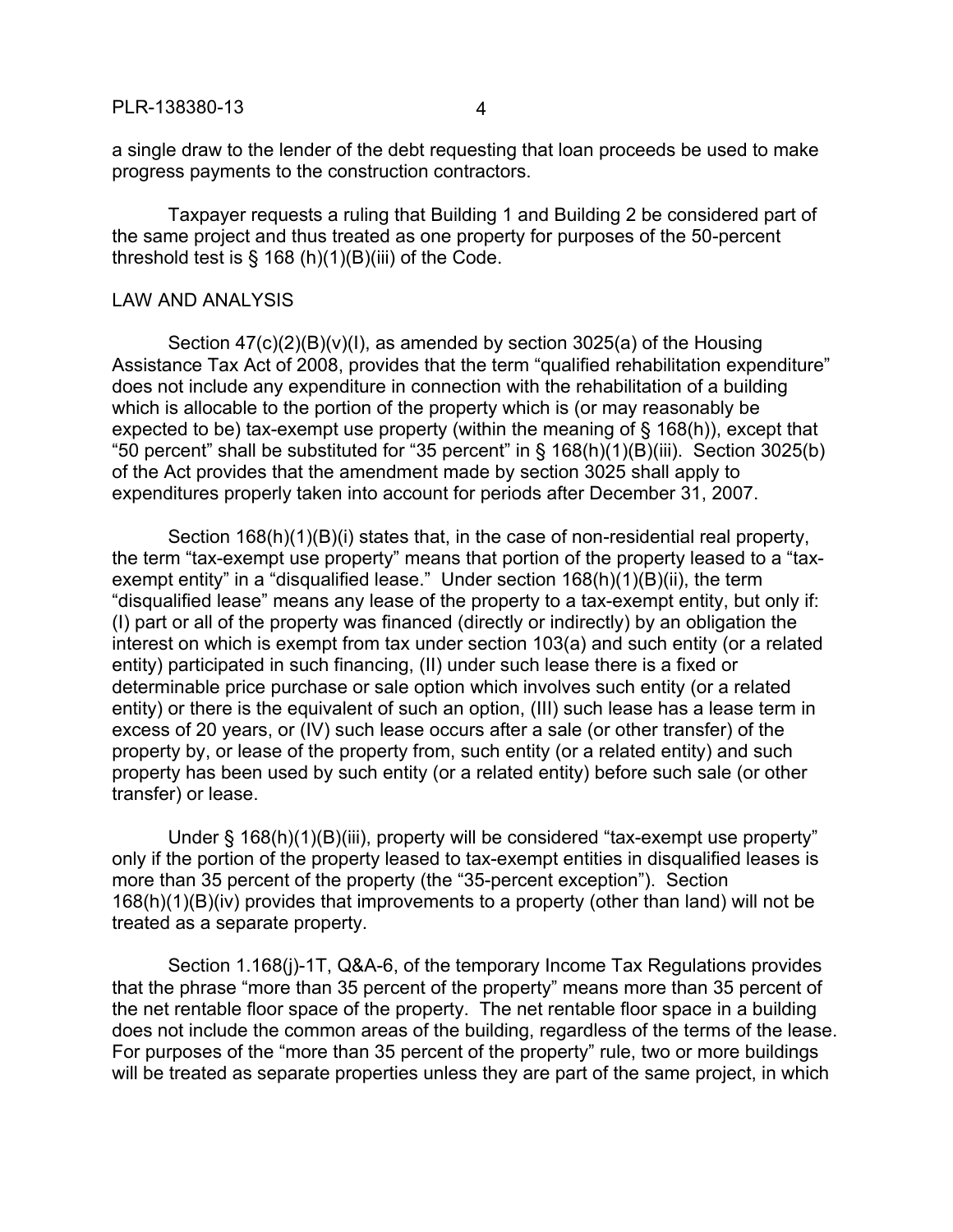case they will be treated as one property. Two or more buildings will be treated as part of the same project if the buildings are constructed under a common plan, within a reasonable time of each other, on the same site and will be used in an integrated manner.

Section 168(h)(1)(B)(iii) provides that property will not be treated as "tax-exempt use property" if the portion of the property leased to tax-exempt entities in disqualified leases is no more than 35 percent of the property. Under  $\S$  47(c)(2)(B)(v)(I), the test is no more than 50 percent for purposes of the rehabilitation credit. Taxpayer posits that, even if Building 1 is leased to tax-exempt entities in disqualified lease, the determination of whether the 50-percent threshold is crossed should be made by reference to the total net rentable floor space in the Buildings combined because the Buildings are part of the same "project" under Q&A-6 of the temporary regulations and thus the Buildings together constitute one "property" for purposes of § 168(h). Therefore, if this 50-percent threshold is not crossed with respect to the total net rentable floor space in the Buildings, no portion of the "property" will be "tax-exempt use property" within the meaning of § 168(h)(1)(B) as modified for purposes of the rehabilitation credit by §  $47(c)(2)(B)(v)(1)$ .

For purposes of determining if the Buildings in this case should be considered part of a single project for purposes of Q&A-6 of the temporary regulations and § 168(h)(1)(B)(iii), Taxpayer represents that the Buildings are constructed under a common plan, within a reasonable time of each other, located on the same site, and will be used in an integrated manner. With respect to the same site requirement, Taxpayer represents that Building 1 and Building 2 are historic buildings physically connected by an existing party wall. They are on contiguous parcels of land. There is a legal recorded servitude that allows direct access to the shared parking lot at Vacant land from both Buildings. Further, Buildings will be placed in service within a few months of each other which is certainly within a reasonable time. Concerning the integrated use factor, both Building 1 and Building 2 will be managed under a single Asset Management Agreement with Manager, which will oversee rent collection and contract for shared repair and maintenance services for Buildings. Taxpayer plans to operate, lease, manage and otherwise deal with Buildings as a single, integrated, mixed-use development. Taxpayer envisioned, and will carry out, the use of the Buildings as a cultural hub, as all tenants will be engaged in creative endeavors and cultural activities. The selection of creative tenants was intended by Taxpayer.

Concerning management of the Buildings, Taxpayer leased both Buildings pursuant to a Master Lease Agreement with Master Tenant. To provide for the combined, coordinated management of the Buildings as a single project by a single management entity, Taxpayer represents that an Asset Management Agreement will be executed with Manager which will manage and operate the Buildings as a single property.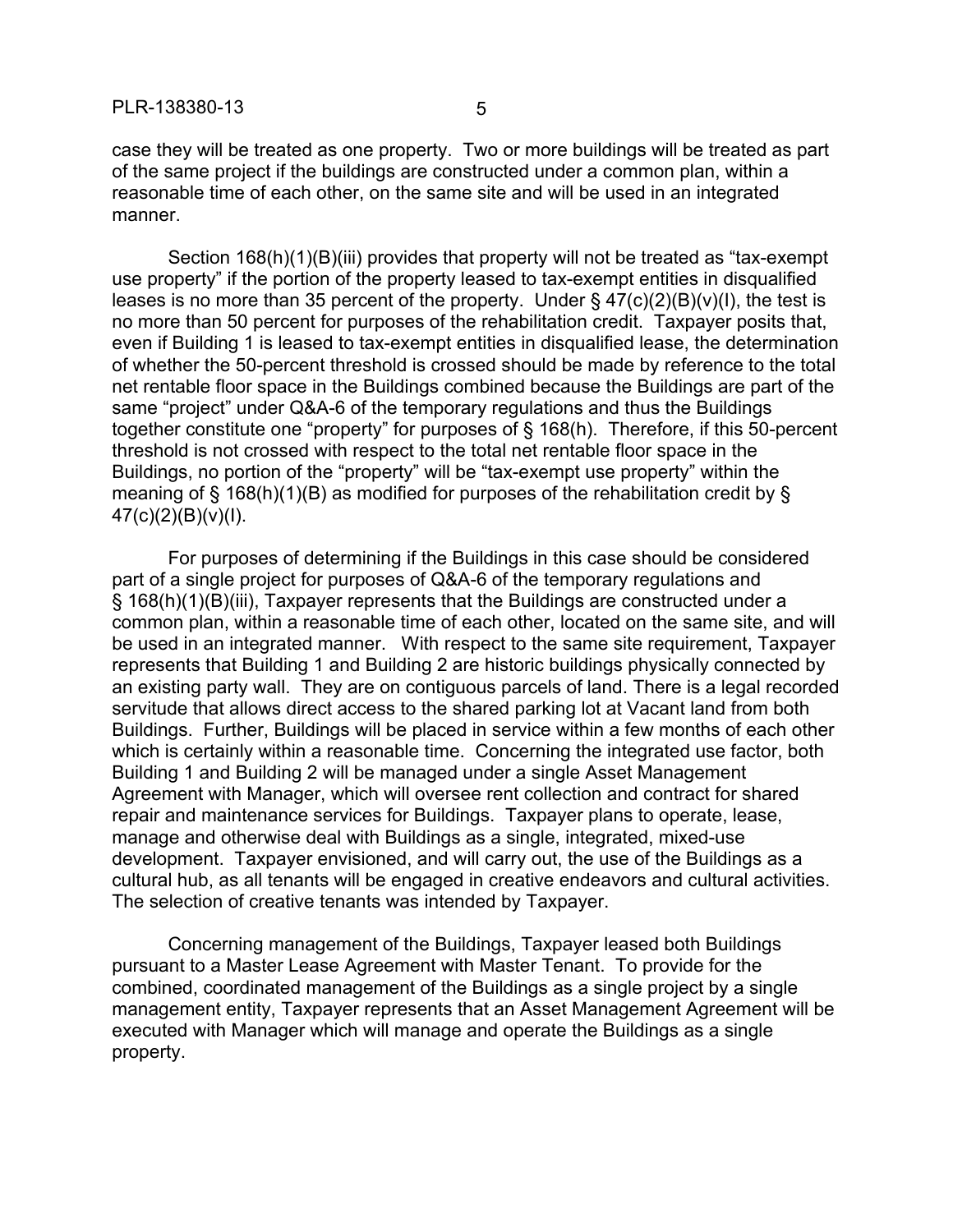Concerning financing the Buildings, Taxpayer represents that it closed on a coordinated, common plan of Federal new markets tax credit financing for the renovation of the Buildings with one community development entity lender. The loans are evidenced by promissory notes and loan agreements and are secured by a mortgage on Buildings.

With respect to accounting, Taxpayer is utilizing a single comprehensive development and construction budget for the renovation of the Buildings. The budget will flow into a single set of books, a consolidated income statement and balance sheet, and a single Federal income tax return reflecting the aggregate operations of this project. Interim accounting reports and annual operating projections will pertain to the Buildings as a single project.

We have no facts or reason to doubt or challenge these representations. The facts show that the Buildings will be renovated at the same time and on the same site separated only by an existing wall. Construction and renovation will be completed and the Buildings placed in service within a reasonable time of each other (i.e., approximately a couple of months). The facts and representations in the submission indicate that the Buildings will be operated in an integrated manner and developed as a cultural and entertainment hub. In addition, the Buildings will be managed by the same Manager and be treated as one project on the Taxpayer's books and records

## **CONCLUSION**

Based on the facts submitted and representations made, the Buildings constitute one project for purposes of §1.168(j)-1T, Q&A-6, of the temporary regulations. Accordingly, we conclude that for purposes of the rehabilitation tax credit and the application of §§ 47(c)(2)(B)(v)(I) and 168 (h)(1)(B)(iii) to Taxpayer's rehabilitation and leasing of Buildings, the "property" will include all of the net rentable floor space in the Building 1 and Building 2.

No opinion is expressed or implied regarding the application of any other provision in the Code or regulations. Specifically, no opinion is expressed or implied regarding whether the rehabilitation of Buildings is a "substantial rehabilitation" or "certified rehabilitation," or whether expenditures incurred to rehabilitate Historic Building are "qualified rehabilitation expenditures" under section 47(c). In addition, no opinion is expressed or implied concerning whether any lease or sublease mentioned in this ruling letter is a true lease for Federal income tax purposes.